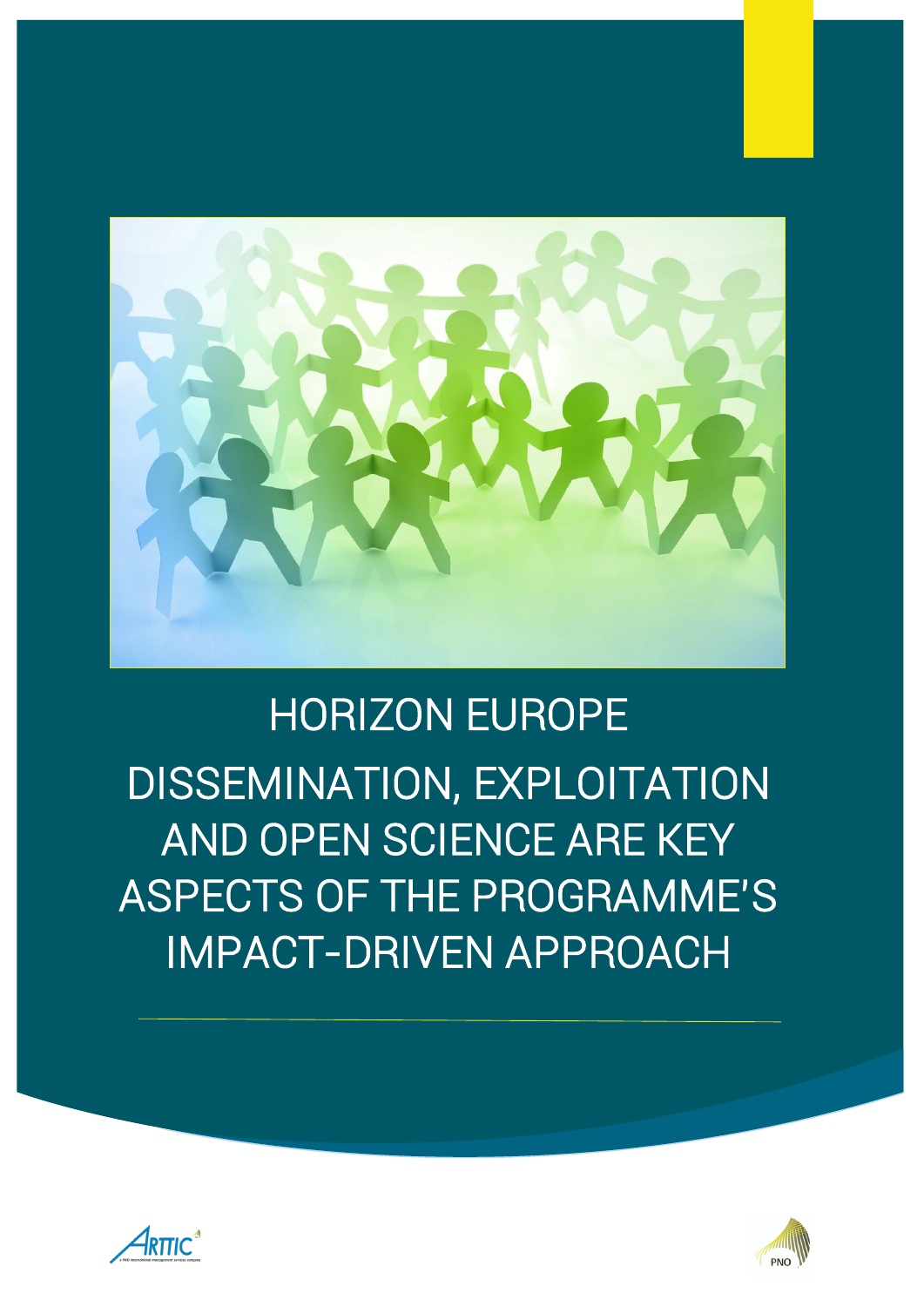## **SOMMAIRE**

| The key pillars of the communication, dissemination and exploitation strategy must be |  |
|---------------------------------------------------------------------------------------|--|
|                                                                                       |  |
| Funded projects must commit to data stewardship and open science practices 3          |  |
| The European Commission encourages and supports research impact through               |  |
|                                                                                       |  |



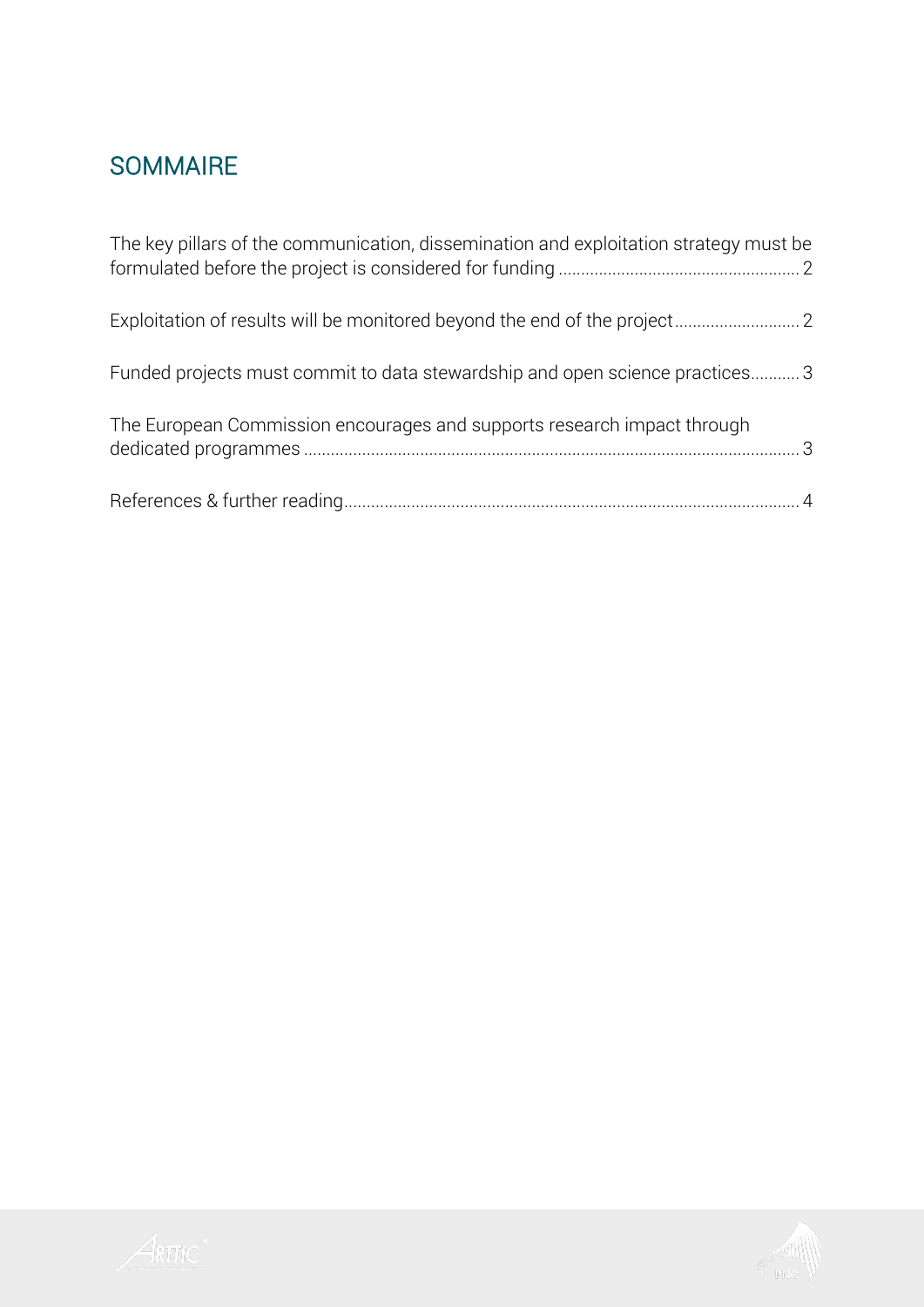To maximise the impact of publicly funded research, Horizon Europe raises expectations with regards to communication, dissemination, and exploitation activities as well as open science practices. Projects funded under the new framework programme are expected to devise and implement sound strategies in these areas with a level of ambition that is proportionate to the scope of the project. Consortia therefore must operate the shift from a "tick-the-box" mindset to an impact-driven approach. What does this imply and what are the new tools made available by the European Commission to help projects meet new requirements?

Impact is defined as "wider, long-term effects on society (including the environment), the economy and science, enabled by the outcomes of R&I investments."

### <span id="page-2-0"></span>THE KEY PILLARS OF THE COMMUNICATION, DISSEMINATION AND EXPLOITATION STRATEGY MUST BE FORMULATED BEFORE THE PROJECT IS CONSIDERED FOR FUNDING

At the proposal stage, applicants must submit a first draft of the plan for communication, dissemination, and exploitation and explain how the different measures underpin the project's pathway towards impact. This is an admissibility condition, and a large part of the evaluation is based on the suitability and quality of the actions to disseminate and exploit the project's key outputs, maximise outcomes in the medium term and impact in the long term. Funded projects must then submit a dissemination and exploitation strategy by month six of the project that elaborates on this first draft.

The [Horizon Europe Programme Guide](https://ec.europa.eu/info/funding-tenders/opportunities/docs/2021-2027/horizon/guidance/programme-guide_horizon_en.pdf) (p. 31) provides guidelines and an example to help you draft your dissemination and exploitation summary at the proposal stage.

Refer to pages 37-38 of the [Horizon Europe application form](https://ec.europa.eu/info/funding-tenders/opportunities/docs/2021-2027/horizon/temp-form/af/af_he-ria-ia_en.pdf) to view an example of the impact canvas – a summary of the 'impact' section that will facilitate evaluation and comparison of proposals.

#### <span id="page-2-1"></span>EXPLOITATION OF RESULTS WILL BE MONITORED BEYOND THE END OF THE PROJECT

Beneficiaries must actively seek to exploit their results, whether commercially or noncommercially, directly or through third parties (for example, by licencing results). To better monitor exploitation, new sections to declare key exploitable results and their



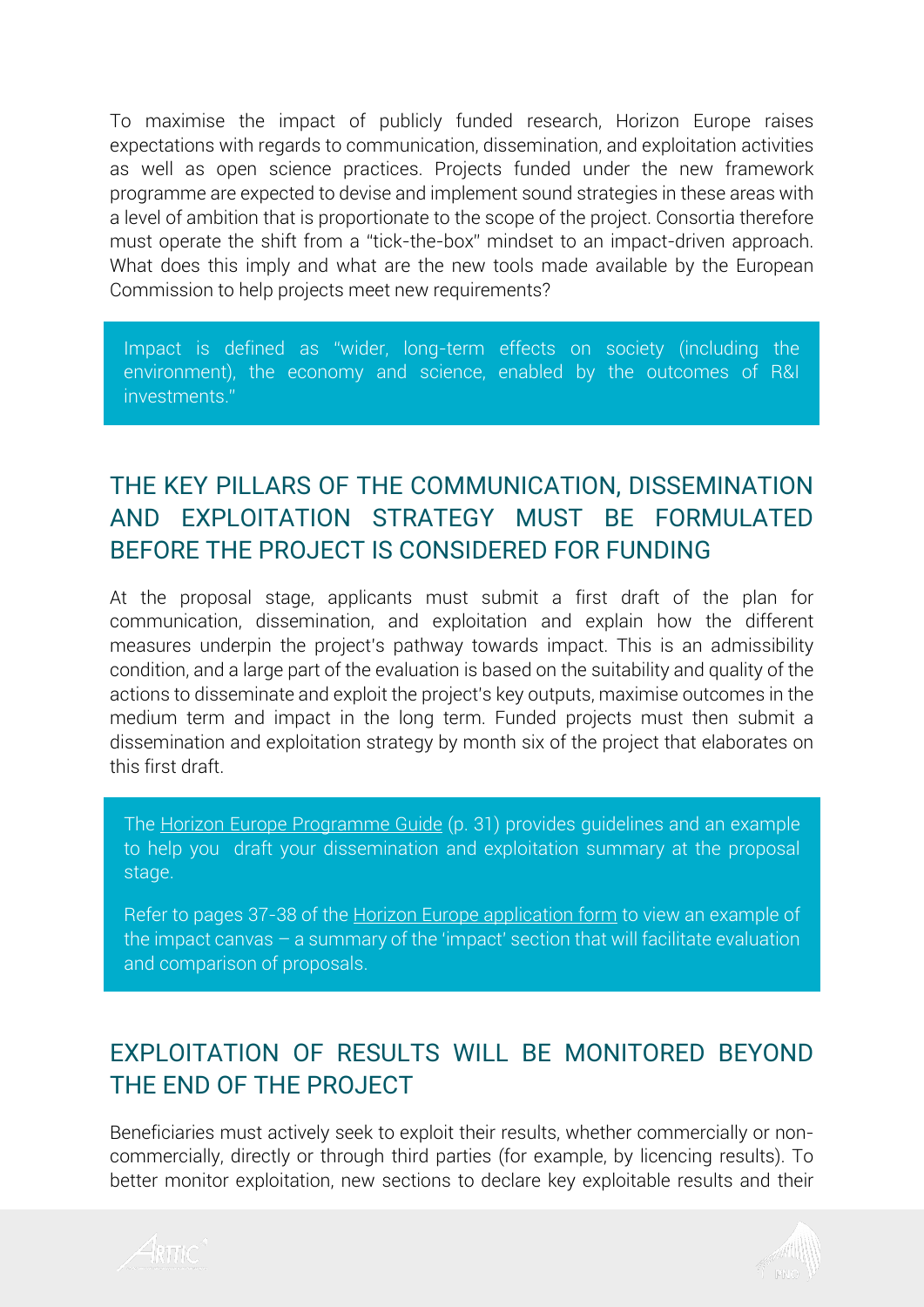ownership have been added to the reporting tool. The obligation to devote best efforts to the exploitation of results is applicable four years after the end of the action. If results have not been exploited one year after the end of the projects, it is mandatory to publish exploitable results in the **Horizon Results Platform** to grant visibility and facilitate thirdparty exploitation.

In recognition of the difficulties consortia may face in meeting exploitation requirements, the European Commission created the [Horizon Results Booster](https://www.horizonresultsbooster.eu/) scheme. It is a free service that assists funded projects to devise and implement dissemination and exploitation plans, business plans, and/or commercialisation strategies.

### <span id="page-3-0"></span>FUNDED PROJECTS MUST COMMIT TO DATA STEWARDSHIP AND OPEN SCIENCE PRACTICES

At the proposal stage, data sets that will be generated or re-used must be identified and an explanation of how they will be managed according to FAIR (Findable, Accessible, Interoperable, Reusable) principles must be provided. A complete data management plan will have to be submitted by month six of the project.

Under Horizon Europe, it is mandatory that metadata and electronic copies of peerreviewed publications be openly accessible through a trusted repository under an appropriate Creative Commons licence. Costs related to making data and publications open access are eligible for reimbursement; however, publishing fees can only be claimed against the project if open access requirements are met.

Although not mandatory, it is considered good practice to make other research outputs such as software, tools, models, and algorithms open access as much as possible.

Detailed information about expected open science practices as well as advice on how to cover this aspect in a proposal can be found in [Section 16 of the Horizon](https://ec.europa.eu/info/funding-tenders/opportunities/docs/2021-2027/horizon/guidance/programme-guide_horizon_en.pdf)  [Europe Programme Guide.](https://ec.europa.eu/info/funding-tenders/opportunities/docs/2021-2027/horizon/guidance/programme-guide_horizon_en.pdf)

#### <span id="page-3-1"></span>THE EUROPEAN COMMISSION ENCOURAGES AND SUPPORTS RESEARCH IMPACT THROUGH DEDICATED PROGRAMMES

We have already mentioned the Horizon Results Platform and the Horizon Results Booster Scheme, which support exploitation of results. To recognize projects that effectively exploited their results to generate a positive impact on society, the European